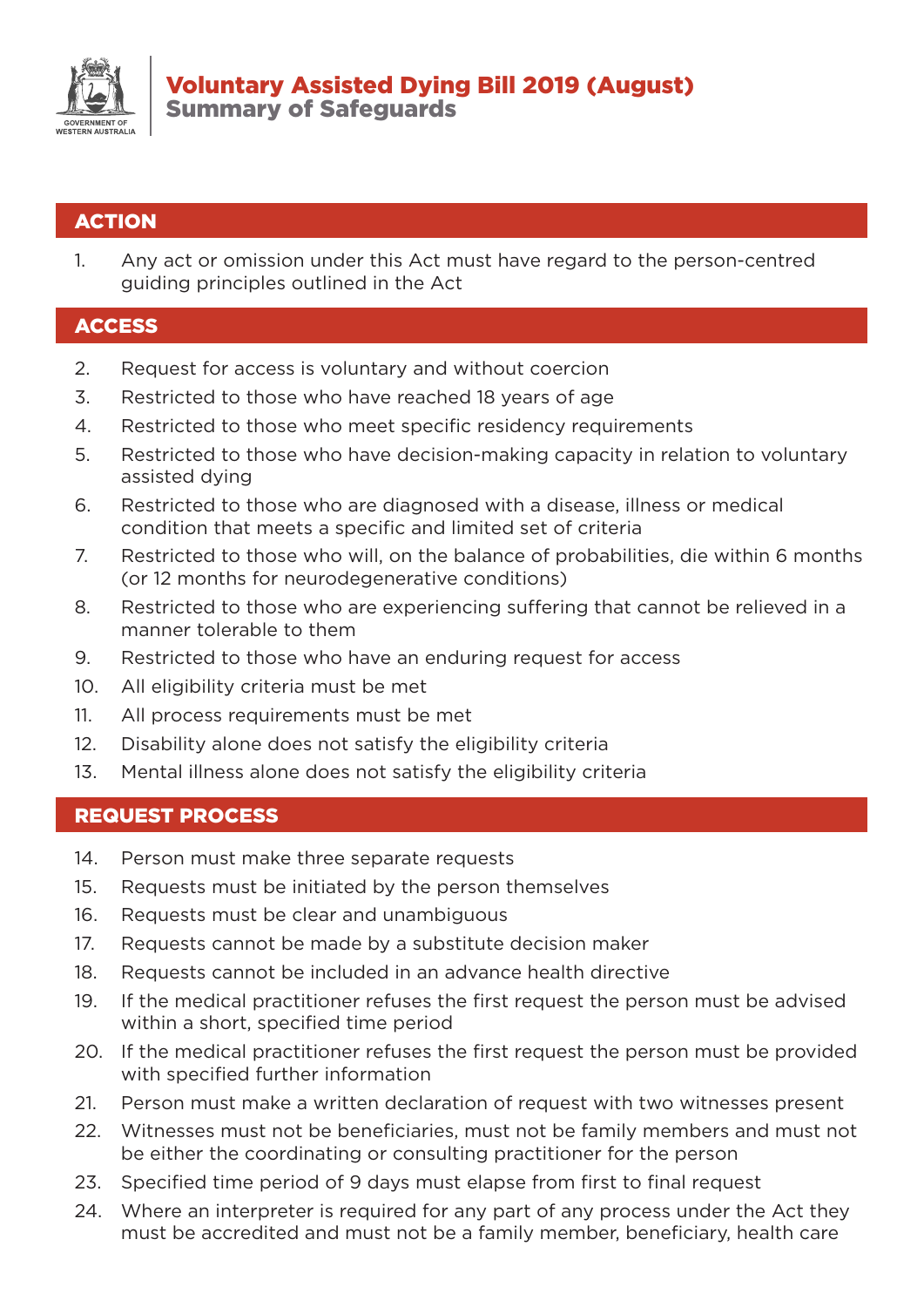provider, professional care provider or be the owner or manager of a relevant health or residential facility

25. The person has no obligation to continue and can withdraw at any point in the process

## ASSESSMENT PROCESS

- 26. Eligibility assessed by medical practitioners
- 27. Person must have two assessments of eligibility undertaken by separate and independent medical practitioners
- 28. Assessing medical practitioners restricted to those that meet specific registration and experience requirements
- 29. Coordinating, consulting and administering practitioners must have completed approved training
- 30. Requirement to provide specific and detailed information to the person
- 31. Must refer the person for further assessment if they are unable to determine if the person has an eligible disease, illness or medical condition
- 32. Must refer the person for further assessment if they are unable to determine if the person has decision-making capacity in relation to voluntary assisted dying
- 33. Must refer the person for further assessment if they are unable to determine if the person is acting voluntarily and without coercion
- 34. Coordinating medical practitioner must complete a final review that confirms that all of the eligibility criteria and process requirements have been met
- 35. State Administrative Tribunal can review certain decisions
- 36. Supreme Court's inherent *parens patriae* jurisdiction preserved (protection for vulnerable people)

# MEDICATION ADMINISTRATION

- 37. Medication administration method decision made following consultation between coordinating medical practitioner and the person
- 38. Medication administration method decision must be clear and unambiguous
- 39. Medication methods include both self-administration and practitioneradministration
- 40. Medication to be self-administered unless certain circumstances are met
- 41. Person may revoke medication administration decision at any time
- 42. For practitioner-administration the administering practitioner must be the coordinating practitioner for the person or be a medical or nurse practitioner that meets specific registration, experience and mandatory training requirements
- 43. For practitioner-administration, at the time of administration the administering practitioner must be satisfied that the person has decision-making capacity, that they are acting voluntarily without coercion and that their request is enduing
- 44. For practitioner-administration a witness must also be present

## MEDICATION MANAGEMENT

- *45. Medicines and Poisons Act 2014* (WA) remains applicable (in conjunction with the Voluntary Assisted Dying Act)
- 46. CEO to approve medications for use as a voluntary assisted dying substance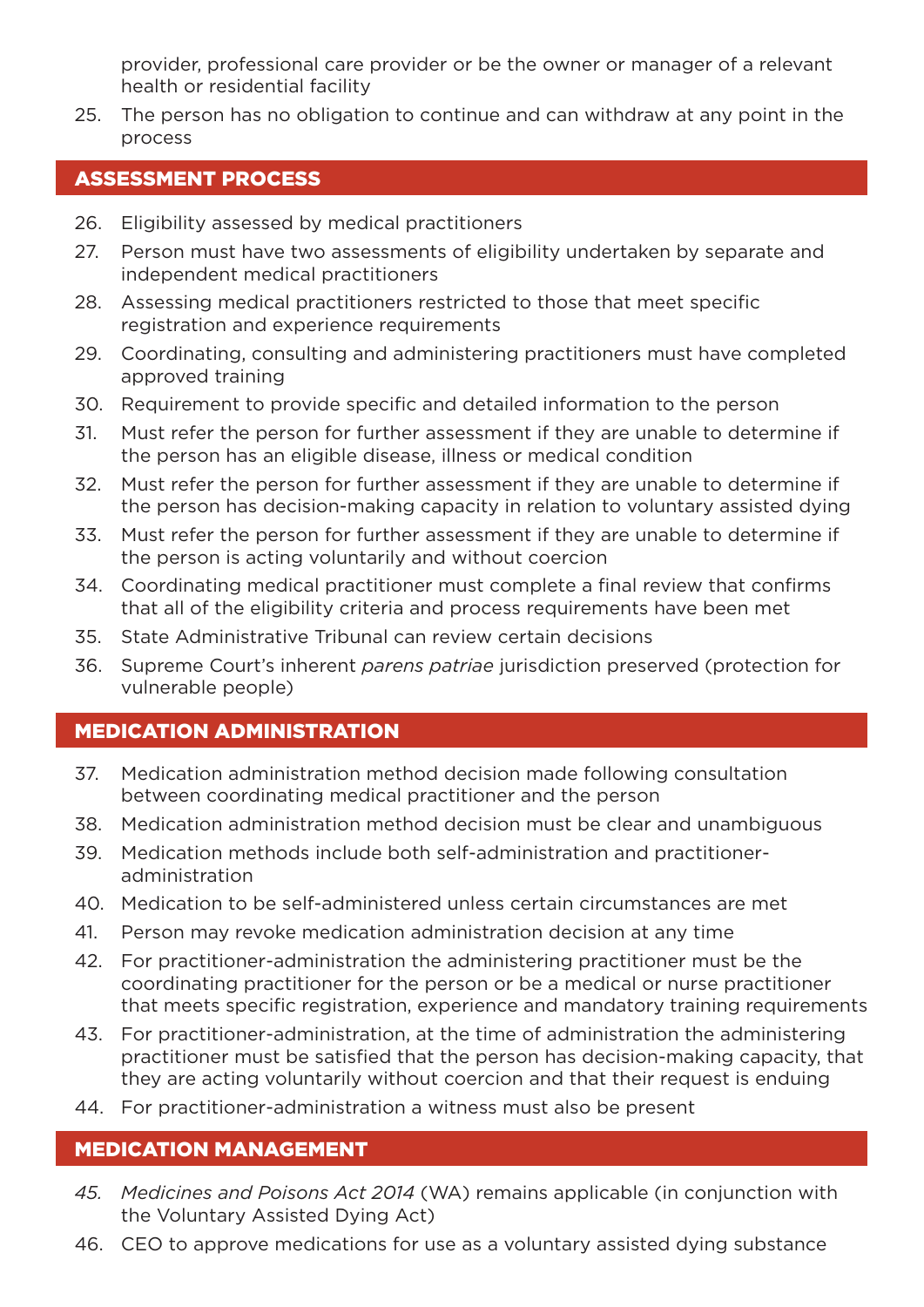- 47. CEO to authorise suppliers and disposers of voluntary assisted dying substances
- 48. If medication method is self-administration the person must appoint a contact person for return of any unused medication
- 49. The Voluntary Assisted Dying Board is to send information to the contact person informing them of their responsibilities and support services available
- 50. Coordinating practitioner to inform the patient of specified information prior to prescription
- 51. Prescription to include a certifying statement in relation to voluntary assisted dying process and administration decision
- 52. Medication may only be supplied by an authorised supplier
- 53. Prescription must be provided directly to an authorised supplier
- 54. Non-compliant prescription must be cancelled by authorised supplier
- 55. Authorised supplier must verify the authenticity of the prescription, the identity of the prescriber and the identity of the person it is being supplied to
- 56. Authorised supplier must provide specific information to the person (or their agent) in relation to use, safety, storage and obligations under the Act (in the case of an agent they must then give this information to the person)
- 57. For practitioner-administration medication to be supplied directly to the Administering practitioner
- 58. Authorised supplier to apply additional safety labelling requirements to the voluntary assisted dying substance
- 59. Medication must be stored according to authorised supplier requirements
- 60. Unused medication (such as if a person revokes an administration decision or dies by natural circumstances after being supplied medication) must be appropriately returned to and disposed of by an authorised disposer

### MANDATORY REPORTING

- 61. Provision of forms and notifications specified in the Act
- 62. Mandatory reporting at a minimum of 10 points along a complete voluntary assisted dying pathway
- 63. First request reported
- 64. First assessment reported
- 65. Consulting practitioner referral reported
- 66. Second/consulting assessment reported
- 67. Written declaration reported
- 68. Final request reported
- 69. Final review reported
- 70. Administration decision and prescription reported
- 71. Revocation of administration decision reported
- 72. Contact person appointment reported
- 73. Substance supply reported
- 74. Practitioner administration reported
- 75. Substance return/disposal reported
- 76. Transfer of roles reported (coordinating practitioner, administering and/or contact person)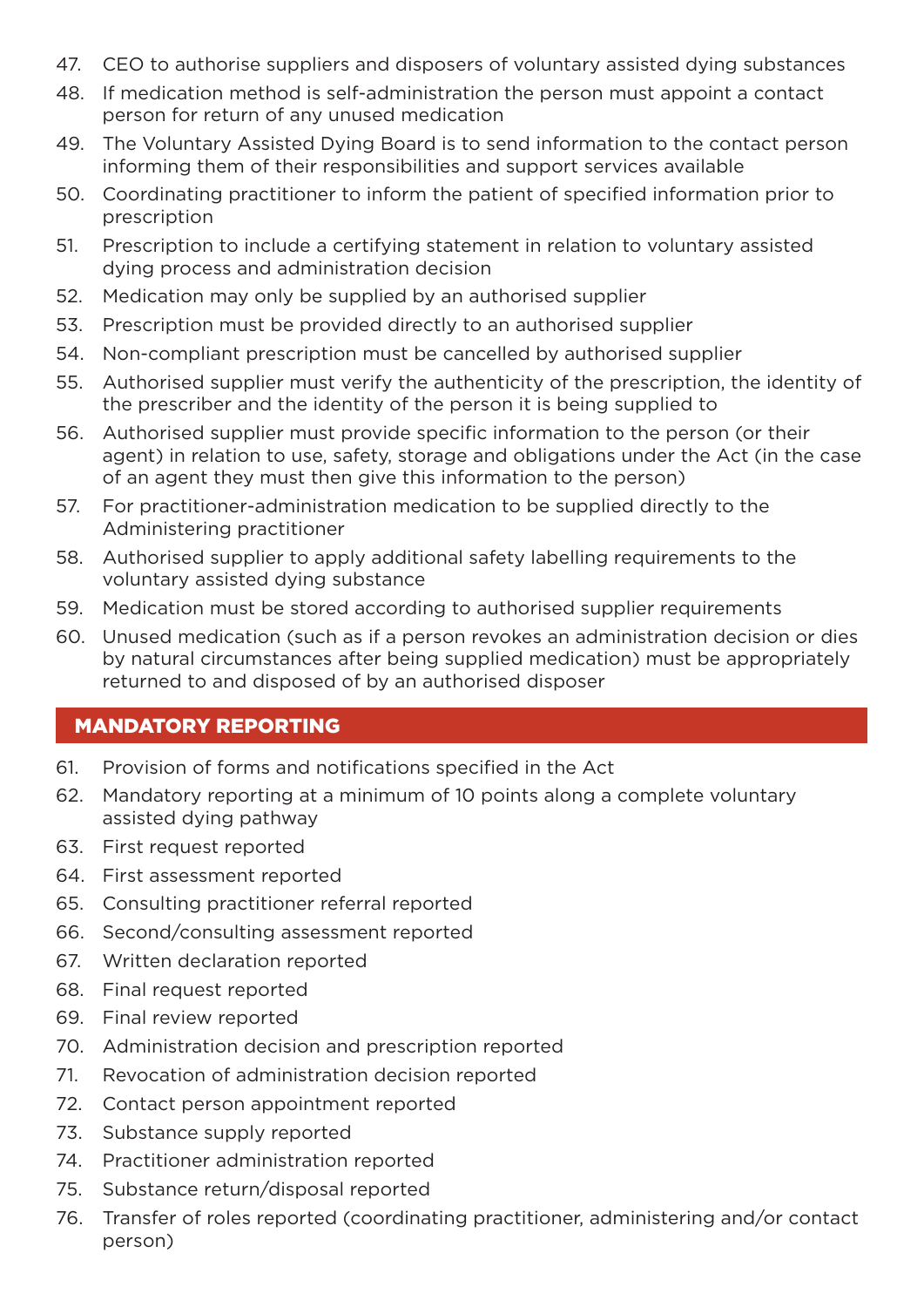- 77. Board to be notified of death of person who has died (either in accordance with the Act or prior to accessing voluntary assisted dying)
- 78. A death in accordance with the Act is not suicide (at law)

## PERSON OR PRACTITIONER PROTECTIONS

- 79. Health practitioners may refuse to participate in voluntary assisted dying
- 80. Protection for persons acting in good faith in accordance with the Act (or believing on reasonable grounds it is in accordance with the Act)
- 81. Protection for persons present at the time of administration of a voluntary assisted dying substance
- 82. Protection for not-administering life-saving treatment to someone who has not requested it and who is believed to have appropriately accessed voluntary assisted dying
- 83. The Voluntary Assisted Dying Board to notify the submitter of receipt of mandatory forms so that they can be confident they have discharged their statutory duty

## **OFFENCES**

- 84. New offence for unauthorised administration of prescribed substance Penalty: imprisonment for life
- 85. New offence for inducing another person to request or access voluntary assisted dying

Penalty: imprisonment for 7 years

86. New offence for inducing another person to self-administer a prescribed substance

Penalty: imprisonment for life

87. New offence for false or misleading information in relation to purposes under the Act

Penalty: imprisonment for 7 years

88. New offence for contact person to fail to return unused medication to an authorised disposer after administration decision revocation or the death of the person (by any cause)

Penalty: imprisonment for 12 months

- 89. New offence for unauthorised recording, use or disclosure of information Penalty: imprisonment for 12 months
- 90. New offence for publication of personal information concerning a relevant proceeding before the State Administrative Tribunal Penalty: imprisonment for 12 months
- 91. New offence for failure to give form or notice under the Act Penalty: fine of \$10,000
- 92. New offence for advertising a medication as a voluntary assisted dying substance Penalty: imprisonment for 3 years and a fine of \$36,000
- *• Counted in medication management section* New offence for non-cancellation of a non-compliant prescription must be cancelled by authorised supplier (also noted in medication management section) Penalty: imprisonment for 12 months
- 93. Existing criminal offences for the crimes of murder and of procuring, counselling